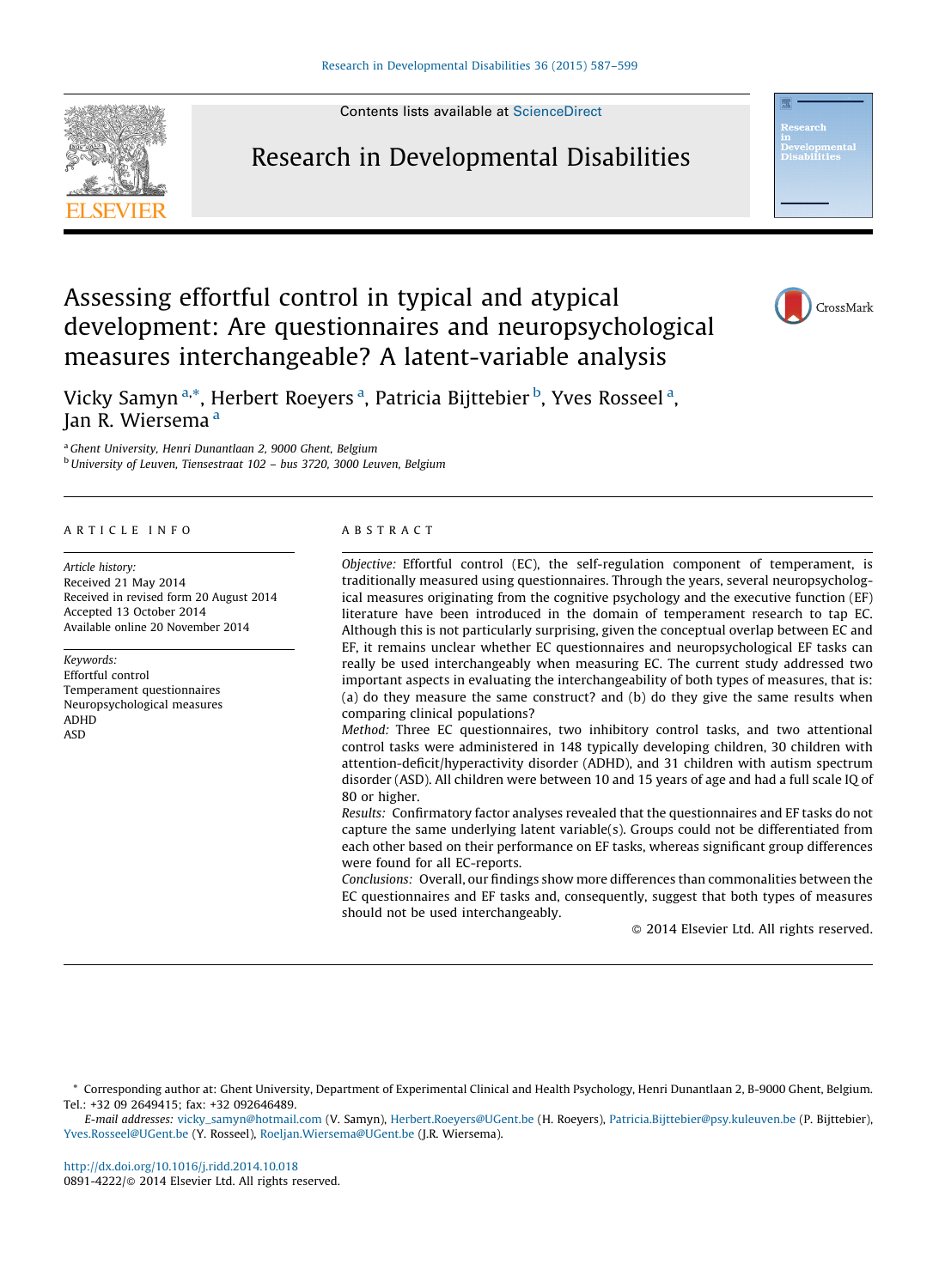### 1. Introduction

The construct of effortful control (EC) has received a substantial amount of attention in child development research in the course of the past decade [\(Bijttebier](#page--1-0) & Roeyers, 2009). EC refers to the self-regulation component of temperament and is defined as ''the ability to inhibit a dominant response in order to perform a subdominant response'' [\(Rothbart](#page--1-0) & Bates, [1998,](#page--1-0) p. 137). EC involves both an attentional aspect (i.e., the ability to focus or shift attention when needed) and a behavioral aspect (i.e., the ability to inhibit or activate behavior in accordance with situational demands) [\(Rothbart,](#page--1-0) [1989\)](#page--1-0). EC levels have been linked not only to the positive emotional, social, and cognitive development in children (e.g., [Eisenberg,](#page--1-0) Smith, Sadovsky, & Spinrad, 2004), but also to the onset and/or maintenance of both internalizing and externalizing problems (e.g., Muris & [Ollendick,](#page--1-0) 2005), as well as to developmental disorders such as attention-deficit/ hyperactivity disorder (ADHD; e.g., Martel & Nigg, 2006; Samyn, Roeyers, & [Bijttebier,](#page--1-0) 2011) and autism spectrum disorders (ASD; e.g., [Konstantareas](#page--1-0) & Stewart, 2006; Samyn et al., 2011). In general, within the domain of temperament research, EC is considered a key component in development and it is assumed that a vulnerability to develop psychopathology is largely associated with a temperament characterized by, among other things, low levels of EC (e.g., Lonigan & [Phillips,](#page--1-0) 2001).

EC is traditionally measured using questionnaires (e.g., [Derryberry](#page--1-0) & Reed, 2002; Ellis & Rothbart, 2001; Lonigan & [Phillips,](#page--1-0) 2001) or, in young children, by means of Kochanska's multitask battery (e.g., Walk a Line, Turtle's House, Telephone Poles, Circle, Star, and Lowering Voice; [Kochanska](#page--1-0) & Knaack, 2003). However, through the years, several researchers have introduced neuropsychological measures (e.g., Go/No-Go, Stroop) originating from the domain of cognitive psychology and the executive function (EF) literature to tap EC (e.g., Lengua, [Honorado,](#page--1-0) & Bush, 2007; for a review, see [Zhou,](#page--1-0) Chen, & Main, [2012](#page--1-0)). This is not particularly surprising, given the conceptual overlap between EC and EF. Both constructs show considerable similarities in terms of definition and core components (e.g., a focus on inhibition and identifying executive attention as an underlying process; for an extensive review, see [Zhou](#page--1-0) et al., 2012). However, up till now, it remains unclear whether EC questionnaires and neuropsychological EF tasks can really be used interchangeably when measuring EC. To date, most studies have focused on either EC or EF and studies focusing on both within a single sample are limited. The few studies that did include questionnaires as well as EF tasks at best show small to moderate correlations between both (e.g., [Blair](#page--1-0) & Razza, 2007; [Verstraeten,](#page--1-0) Vasey, Claes, & Bijttebier, 2010). Overall, findings are inconclusive and call for additional research. Also, the practice of interchanging these measures hampers the interpretation of and comparison between results of different EC studies (e.g., when comparing different populations on their ability to effortfully control their attention and/or behavior). Therefore, the main aim of our study was to investigate the extent to which EC questionnaires and a selection of neuropsychological EF measures considered to assess inhibitory control, attention focusing, and attention shifting are interchangeable when measuring EC. In the present study we addressed two important aspects in evaluating the interchangeability of measures, that is: (a) do they measure the same construct? and (b) do they give the same results, for example when comparing clinical populations? First, a necessary (although not sufficient) condition for measures to be interchangeable is that they tap the same (or very similar) construct(s) (Fine, [1992](#page--1-0)). In order to evaluate this, we used latentvariable analyses. Applying a latent-variable approach (as opposed to a correlational approach) has several advantages. In a nutshell, this technique statistically extracts the common variance among multiple measures chosen to tap the same underlying construct while excluding the variance attributable to idiosyncratic task requirements and measurement error [\(Friedman](#page--1-0) & Miyake, 2004). For the purpose of the current study, two models were analyzed. First, a model was investigated in which the different EC total scores and the relevant variables of the neuropsychological EF tasks all load on the same underlying latent factor and thus are presumed to be best characterized as a unitary factor (see Fig. 1 for the hypothesized model). Although this model is in accordance with the practice that both types of measures are used interchangeably to investigate EC, there are some reasons to assume that a single factor approach may not be the best solution. For example, the relatively small correlations between both types of measures (e.g., for a review, see Zhou et al., [2012\)](#page--1-0) and the lack of



Fig. 1. Hypothesized model linking the EC scales and performance on neuropsychological EF measures to the underlying latent variable EC. GNG = Go/No-Go; AS = animal stroop; FA = focused attention; SA = shifting attention.